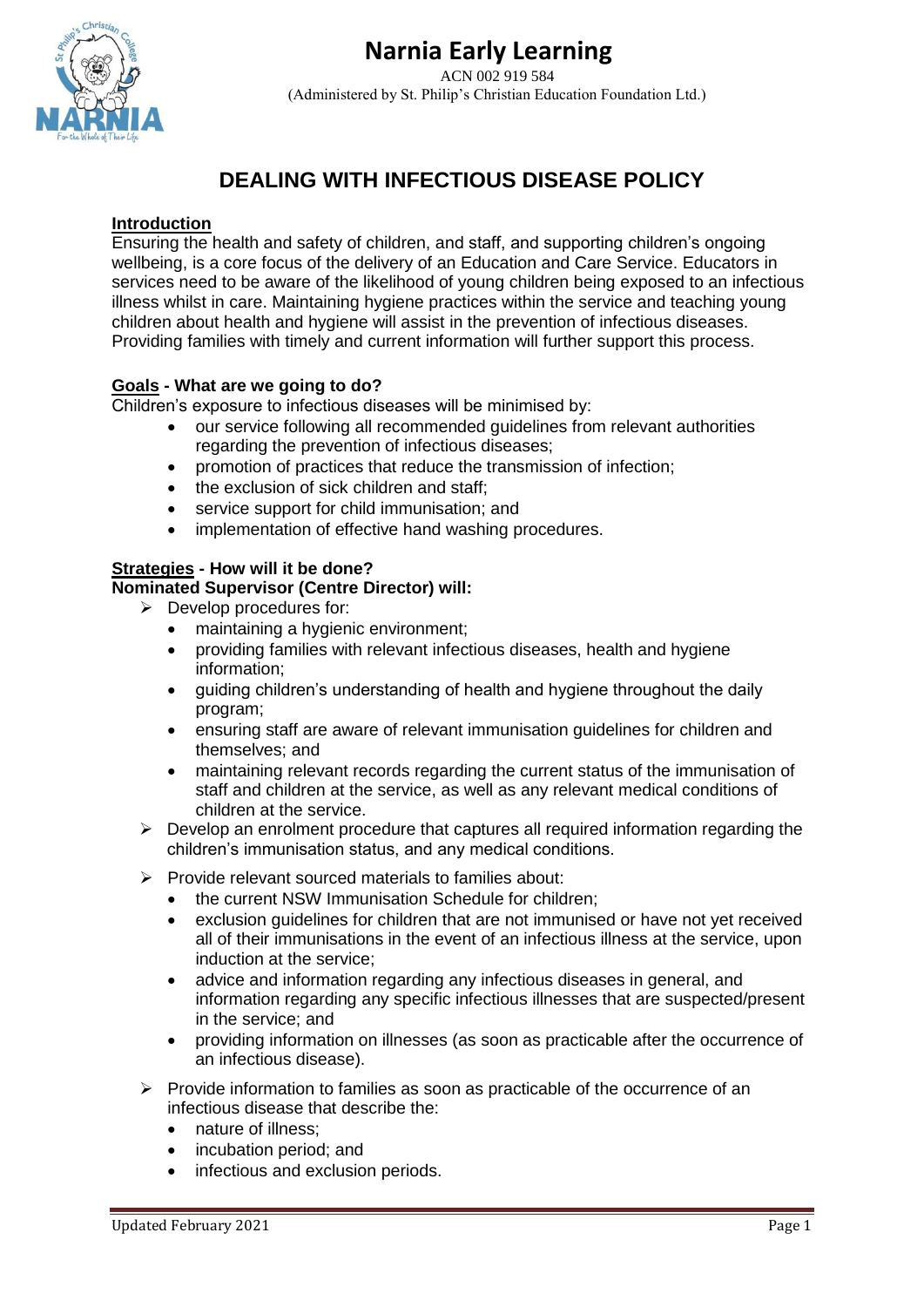This information will be sourced from a reliable source such as, *Staying Healthy in Childcare - Preventing Infectious Diseases in Child Care* (5th Edition), National Health and Medical Research Council (2006).

- $\triangleright$  Maintaining confidentiality with regards to children's individual medical circumstances, by putting procedures in place to safeguard children and families personal information;
- $\triangleright$  Devising a routine written process for updating children's enrolment records with regards to immunisation, ensuring that this occurs as required, (i.e. as children reach age milestones for immunisation), or at least twice a year;
- $\triangleright$  Advising staff of the recommended immunisations for people working with children as per the *Immunisation Handbook* – 9th Edition (2008);
- ➢ Providing opportunities for educators to source relevant up to date information on the prevention of infectious diseases, and maintaining health and hygiene from trusted sources;
- $\triangleright$  Ensuring opportunities for educators and families to be involved in the review of the policies and procedures regarding children's health and safety; and
- $\triangleright$  Inform and implement the advice of the health department, or local health unit regarding Infectious Diseases as required.

#### **Educators will:**

- $\triangleright$  Ensure that any children that are suspected of having an infectious Illness are responded to and their health and emotional needs supported at all times;
- ➢ Implement appropriate health and safety procedures, when tending to ill children;
- $\triangleright$  Ensure that families are aware of the need to collect their children as soon as practicable to ensure the child's comfort;
- $\triangleright$  Advise families that they will need to alert the service if their child is diagnosed with an Infectious Illness;
- ➢ Maintain their own immunisation status, and advise the Approved Provider/Nominated Supervisor of any updates to their immunisation status;
- $\triangleright$  Provide varied opportunities for children to engage in hygiene practices, including routine opportunities, and intentional practice;
- $\triangleright$  Take into consideration the grouping of children to reduce the risk of acquiring an infectious illness when planning the routines/program of the day;
- $\triangleright$  Implement the services health and hygiene policy including:
	- hand washing washing and drying thoroughly, and remembering to include babies when hand washing
	- routine and daily cleaning of the service;
	- Nappy changing procedures;
	- wearing gloves (particularly when in direct contact with bodily fluids); and
	- proper handling and preparation of food.
- ➢ Provide opportunities for staff, children and families to have access to health professionals by organising visits/guest speakers to attend the service to ensure that practices in place at the service are correct; and
- ➢ Maintain currency with regard to Health and Safety by attending appropriate professional development opportunities.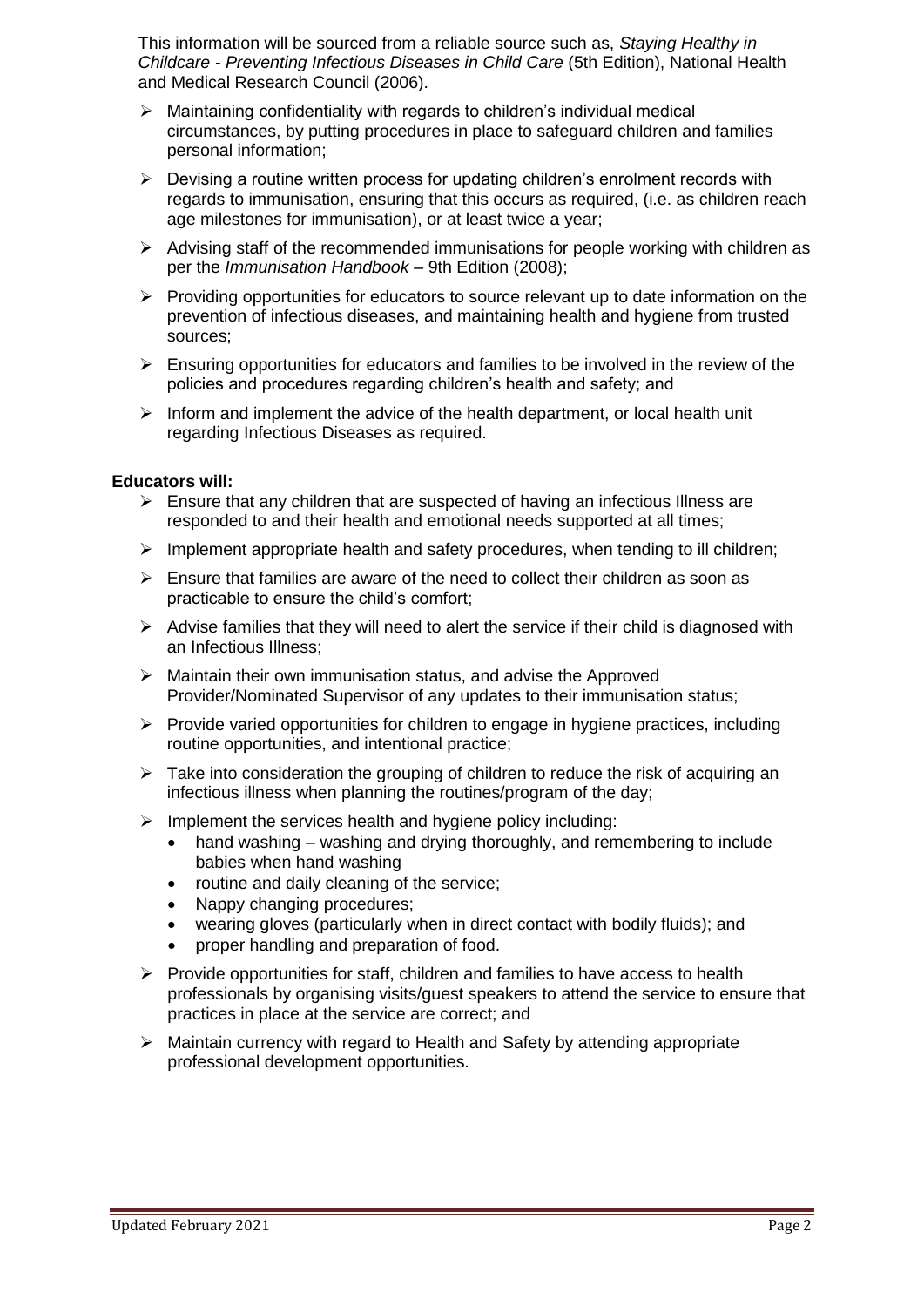### **Families will:**

- ➢ Advise the service of their child's immunisation status, and provide written documentation of this for the service to copy and keep with the child's enrolment records;
- ➢ Advise the service when their child's immunisation/medical condition is updated and provide this information to the service to ensure that enrolment records are up to date; and
- $\triangleright$  Have the opportunity to provide input into the review and effectiveness of policies and procedures of the service via various methods.

### **Evaluation**

Infection control is effectively managed at the service to ensure children remain healthy and transmission of infectious diseases are minimised.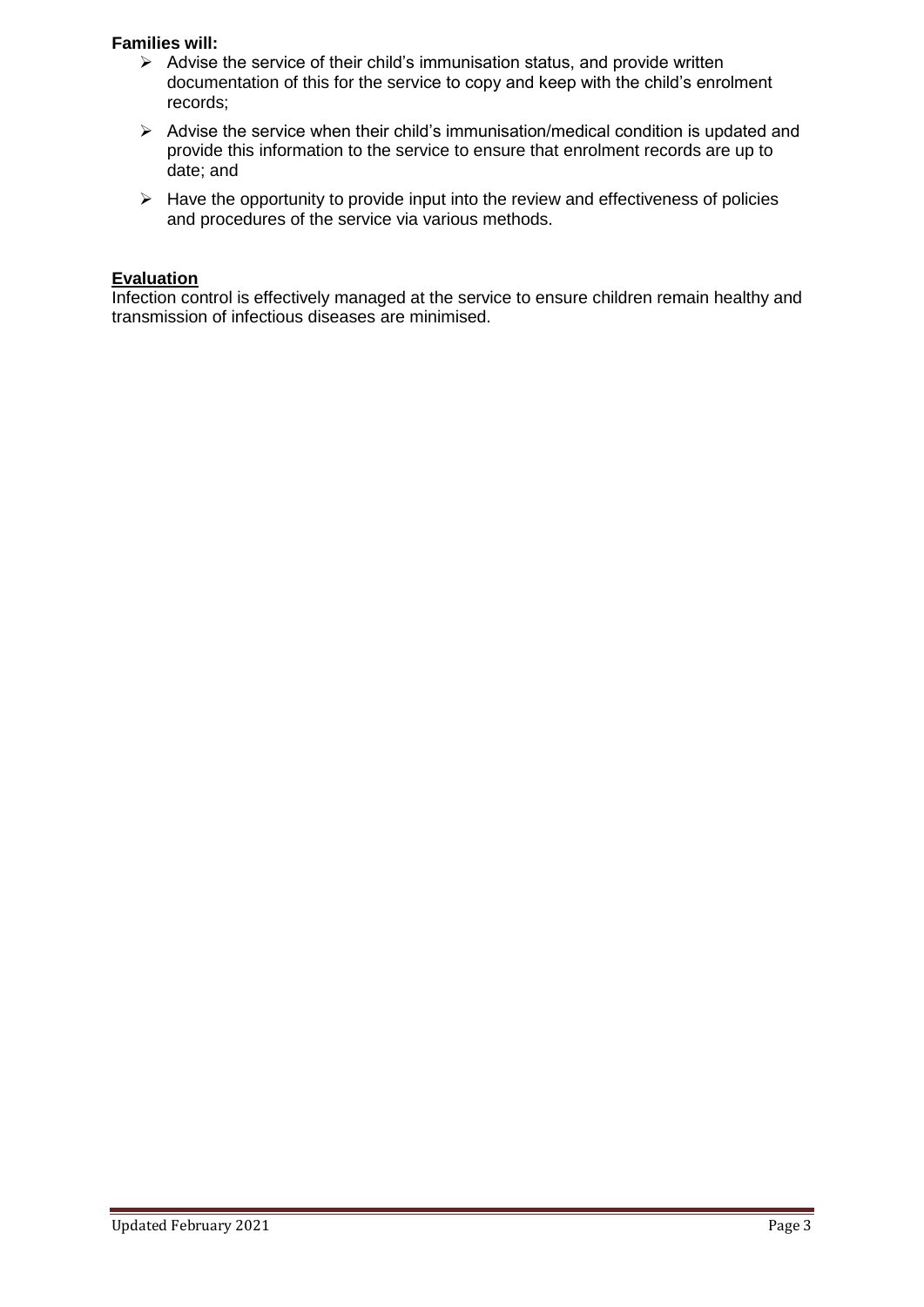#### *Recommended minimum periods of exclusion from school, pre-school and child care centres for cases of and contact with infectious diseases.*

| Adapted from Staying Healthy in Childcare - 5th Edition                                   |                                                                                                                                                                                                                                                                                                                       |                                                                                                                                                                          |  |
|-------------------------------------------------------------------------------------------|-----------------------------------------------------------------------------------------------------------------------------------------------------------------------------------------------------------------------------------------------------------------------------------------------------------------------|--------------------------------------------------------------------------------------------------------------------------------------------------------------------------|--|
| <b>CONDITION</b>                                                                          | Minimum exclusion periods                                                                                                                                                                                                                                                                                             | <b>Exclusion of Contacts</b>                                                                                                                                             |  |
| Campylobacter infection                                                                   | Exclude until there has not been a loose bowel motion for 24 hours.                                                                                                                                                                                                                                                   | Not excluded                                                                                                                                                             |  |
| Candidiasis (thrush)                                                                      | Not excluded                                                                                                                                                                                                                                                                                                          | Not excluded                                                                                                                                                             |  |
| Conjunctivitis                                                                            | Exclude until discharge from the eye has stopped, unless a doctor has<br>diagnosed non-infectious conjunctivitis.                                                                                                                                                                                                     | Not excluded                                                                                                                                                             |  |
| Cytomegalovirus Infection                                                                 | Not excluded                                                                                                                                                                                                                                                                                                          | Not excluded                                                                                                                                                             |  |
| Cryptosporidium                                                                           | Exclude until there has not been a loose bowel motion for 24 hours.                                                                                                                                                                                                                                                   | Not excluded                                                                                                                                                             |  |
| Diarrhoea and vomiting<br>(gastroenteritis)                                               | Exclude until 24 hours after last vomit or loose bowel motion                                                                                                                                                                                                                                                         | Not excluded                                                                                                                                                             |  |
| Fungal infections of the skin or<br>nails (eg. Ringworm, tinea)                           | Exclude until the day after starting appropriate antifungal treatment                                                                                                                                                                                                                                                 | Not excluded                                                                                                                                                             |  |
| Giardiasis                                                                                | Exclude until there has not been a loose bowel motion for 24 hours                                                                                                                                                                                                                                                    | Not excluded                                                                                                                                                             |  |
| Glandular Fever (mononucleosis,<br>Epstein-Barr virus [EBV] infection)                    | Not excluded                                                                                                                                                                                                                                                                                                          | Not excluded                                                                                                                                                             |  |
| Hand, Foot and Mouth                                                                      | Exclude until all blisters have dried                                                                                                                                                                                                                                                                                 | Not excluded                                                                                                                                                             |  |
| Haemophilus influenzae type b<br>(Hib)                                                    | Exclude until the person has received appropriate antibiotic treatment<br>for at least 4 days                                                                                                                                                                                                                         | Not excluded<br>Contact a public health unit for<br>specialist advice                                                                                                    |  |
| Headlice (pediculosis)                                                                    | Not excluded if effective treatment begins before the next day at the<br>education and care service                                                                                                                                                                                                                   | Not excluded                                                                                                                                                             |  |
| <b>Hepatitis A</b>                                                                        | Exclude until a medical certificate of recovery is received and at least<br>7 days after the onset of jaundice                                                                                                                                                                                                        | Contact a public health unit for<br>specialist advice about vaccinating or<br>treating children in the same room or<br>group                                             |  |
| <b>Hepatitis B</b>                                                                        | Not excluded                                                                                                                                                                                                                                                                                                          | Not excluded                                                                                                                                                             |  |
| <b>Hepatitis C</b>                                                                        | Not excluded                                                                                                                                                                                                                                                                                                          | Not excluded                                                                                                                                                             |  |
| Herpes simplex (cold sores, fever<br>blisters)                                            | Not excluded if the person can maintain hygiene practices to minimise<br>the risk of transmission.<br>If the person cannot comply with these practices (eg because they are<br>too young), they should be excluded until the sores are dry<br>Sores should be covered with a dressing, where possible<br>Not excluded | Not excluded                                                                                                                                                             |  |
| Human immune-deficiency virus<br>infection (HIV AIDS virus)                               | If the person is severely immune compromised, they will be vulnerable<br>to other people's illnesses                                                                                                                                                                                                                  | Not excluded                                                                                                                                                             |  |
| Human parvovirus B19 (fifth<br>disease, erythema, infectiosum,<br>slapped cheek syndrome) | Not excluded                                                                                                                                                                                                                                                                                                          | Not excluded                                                                                                                                                             |  |
| Hydatid disease                                                                           | Not excluded                                                                                                                                                                                                                                                                                                          | Not excluded                                                                                                                                                             |  |
| Impetigo                                                                                  | Exclude until appropriate antibiotic treatment has started.<br>Any sores on exposed skin should be covered with a watertight                                                                                                                                                                                          | Not excluded                                                                                                                                                             |  |
| Influenza and influenza-like<br>illnesses                                                 | dressing<br>Exclude until well                                                                                                                                                                                                                                                                                        | Not excluded                                                                                                                                                             |  |
| Listeriosis                                                                               | Not excluded                                                                                                                                                                                                                                                                                                          | Not excluded                                                                                                                                                             |  |
| Measles                                                                                   | Exclude for 4 days after the onset of the rash                                                                                                                                                                                                                                                                        | Immunised and immune contacts are<br>not excluded<br>For non-immunised contacts, contact a<br>public health unit for specialist advice<br>All immunocompromised children |  |